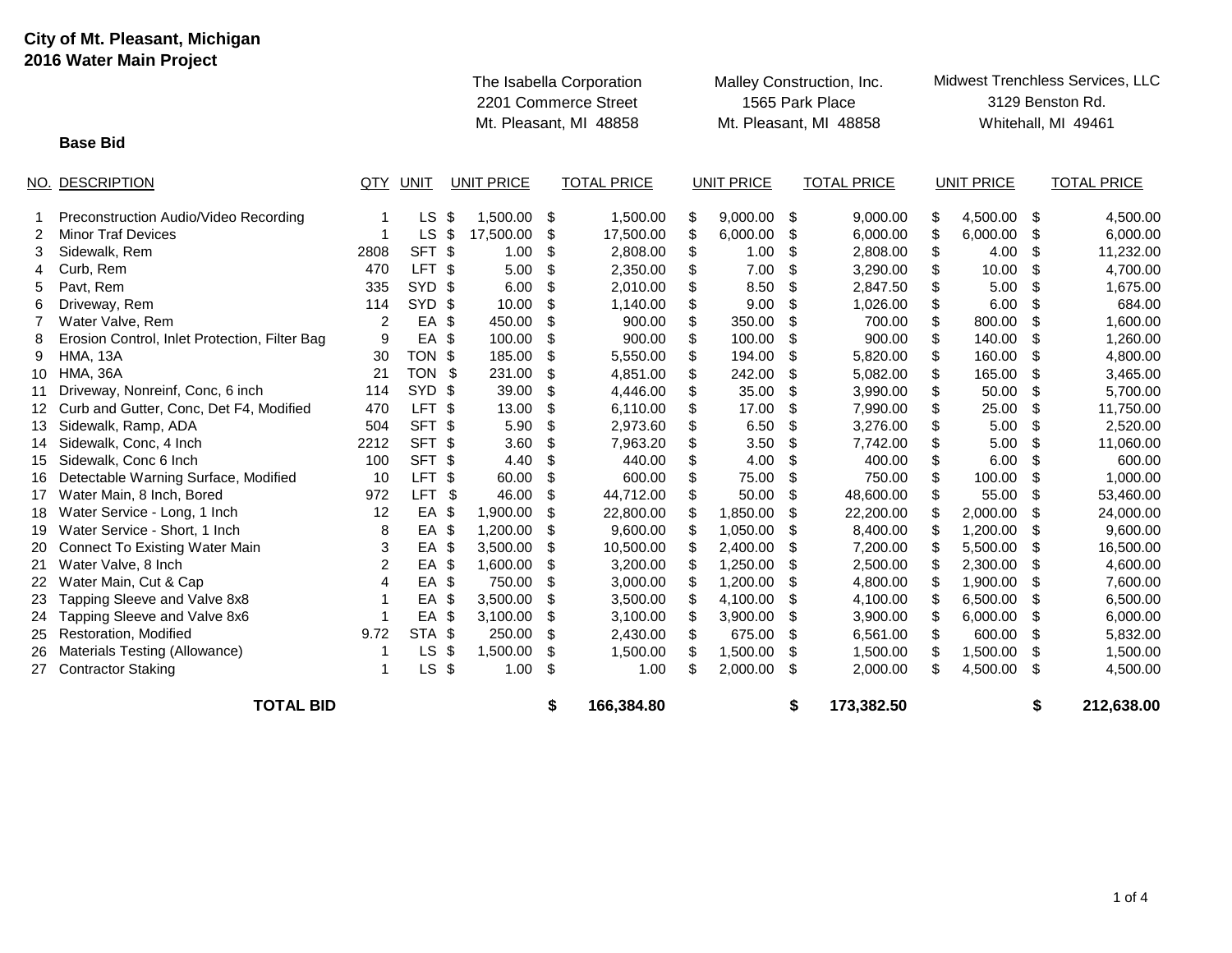|                            |                                               |                |                   |     |                   |               | The Isabella Corporation<br>2201 Commerce Street<br>Mt. Pleasant, MI 48858 | Malley Construction, Inc.<br>1565 Park Place<br>Mt. Pleasant, MI 48858 |                   |    |                    |    | Midwest Trenchless Services, LLC<br>3129 Benston Rd.<br>Whitehall, MI 49461 |    |                    |
|----------------------------|-----------------------------------------------|----------------|-------------------|-----|-------------------|---------------|----------------------------------------------------------------------------|------------------------------------------------------------------------|-------------------|----|--------------------|----|-----------------------------------------------------------------------------|----|--------------------|
|                            | <b>ADD ALTERNATE BID</b><br>NO. DESCRIPTION   | QTY            | <b>UNIT</b>       |     | <b>UNIT PRICE</b> |               | <b>TOTAL PRICE</b>                                                         |                                                                        | <b>UNIT PRICE</b> |    | <b>TOTAL PRICE</b> |    | <b>UNIT PRICE</b>                                                           |    | <b>TOTAL PRICE</b> |
|                            | Preconstruction Audio/Video Recording         |                | <b>LS</b>         | \$  | 1,000.00          | -\$           | 1,000.00                                                                   | \$                                                                     | 1,000.00          | \$ | 1,000.00           | S  | 4,500.00                                                                    | \$ | 4,500.00           |
| $\overline{2}$             | <b>Minor Traf Devices</b>                     | -1             | LS                | \$  | 9,500.00          | \$            | 9,500.00                                                                   | \$                                                                     | 3,500.00          | \$ | 3,500.00           | \$ | 6,000.00                                                                    | \$ | 6,000.00           |
| 3                          | Sidewalk, Rem                                 | 624            | <b>SFT</b>        | \$  | 1.50              | \$            | 936.00                                                                     | \$                                                                     | 1.00              | \$ | 624.00             | \$ | 4.00                                                                        | \$ | 2,496.00           |
| 4                          | Curb, Rem                                     | 146            | LFT <sub>\$</sub> |     | 8.00              | \$            | 1,168.00                                                                   | \$                                                                     | 7.00              | \$ | 1,022.00           | \$ | 10.00                                                                       | \$ | 1,460.00           |
| 5                          | Pavt, Rem                                     | 338            | SYD \$            |     | 10.00             | \$            | 3,380.00                                                                   | \$                                                                     | 8.50              | \$ | 2,873.00           | \$ | 5.00                                                                        | \$ | 1,690.00           |
| 6                          | Brick Paver, Rem                              | 92             | SFT \$            |     | 5.00              | \$            | 460.00                                                                     | \$                                                                     | 5.00              | \$ | 460.00             | \$ | 10.00                                                                       | \$ | 920.00             |
| $\overline{7}$             | Driveway, Rem                                 | 13             | SYD \$            |     | 11.00             | \$            | 143.00                                                                     | \$                                                                     | 9.00              | \$ | 117.00             | \$ | 6.00                                                                        | \$ | 78.00              |
| 8                          | Water Valve, Rem                              | $\mathbf 1$    | EA \$             |     | 500.00            | \$            | 500.00                                                                     | \$                                                                     | 350.00            | \$ | 350.00             | \$ | 800.00                                                                      | \$ | 800.00             |
| 9                          | Erosion Control, Inlet Protection, Filter Bag | 9              | EA \$             |     | 100.00            | \$            | 900.00                                                                     | \$                                                                     | 100.00            | \$ | 900.00             | \$ | 140.00                                                                      | \$ | 1,260.00           |
| 10                         | <b>HMA, 13A</b>                               | 30             | TON \$            |     | 205.00            | \$            | 6,150.00                                                                   | \$                                                                     | 194.00            | \$ | 5,820.00           | \$ | 160.00                                                                      | \$ | 4,800.00           |
| 11                         | <b>HMA, 36A</b>                               | 22             | TON \$            |     | 251.00            | \$            | 5,522.00                                                                   | \$                                                                     | 242.00            | \$ | 5,324.00           | \$ | 165.00                                                                      | \$ | 3,630.00           |
| 12                         | Driveway, Nonreinf, Conc, 6 Inch              | 13             | SYD \$            |     | 39.00             | $\frac{1}{2}$ | 507.00                                                                     | \$                                                                     | 35.00             | \$ | 455.00             | \$ | 75.00                                                                       | \$ | 975.00             |
| 13                         | Curb and Gutter, Conc, Det, F4, Modified      | 146            | LFT \$            |     | 18.00             | \$            | 2,628.00                                                                   | \$                                                                     | 17.00             | \$ | 2,482.00           | \$ | 25.00                                                                       | \$ | 3,650.00           |
| 14                         | Sidewalk Ramp, ADA                            | 30             | SFT \$            |     | 5.90              | \$            | 177.00                                                                     | \$                                                                     | 6.50              | \$ | 195.00             | \$ | 5.00                                                                        | \$ | 150.00             |
| 15                         | Sidewalk, Conc, 4 Inch                        | 490            | SFT \$            |     | 3.60              | \$            | 1,764.00                                                                   | \$                                                                     | 3.50              | \$ | 1,715.00           | \$ | 5.00                                                                        | \$ | 2,450.00           |
| 16                         | Sidewalk, Conc, 6 Inch                        | 100            | SFT \$            |     | 4.40              | \$            | 440.00                                                                     | \$                                                                     | 4.00              | \$ | 400.00             | \$ | 6.00                                                                        | \$ | 600.00             |
| 17                         | Detectable Warning Surface, Modified          | 10             | LFT <sub>\$</sub> |     | 60.00             | \$            | 600.00                                                                     | \$                                                                     | 75.00             | \$ | 750.00             | \$ | 100.00                                                                      | \$ | 1,000.00           |
| 18                         | <b>Brick Pavers</b>                           | 92             | SFT \$            |     | 20.00             | \$            | 1,840.00                                                                   | \$                                                                     | 26.00             | \$ | 2,392.00           | \$ | 25.00                                                                       | \$ | 2,300.00           |
| 19                         | Water Valve, 6 Inch                           | $\mathbf{1}$   | EA                | \$  | 1,100.00          | \$            | 1,100.00                                                                   | \$                                                                     | 950.00            | \$ | 950.00             | \$ | 1,900.00                                                                    | \$ | 1,900.00           |
| 20                         | Water Valve, 8 Inch                           | $\overline{c}$ | EA                | -\$ | 1,600.00          | \$            | 3,200.00                                                                   | \$                                                                     | 1,250.00          | \$ | 2,500.00           | \$ | 2,300.00                                                                    | \$ | 4,600.00           |
| 21                         | <b>Hydrant Set</b>                            | $\overline{2}$ | EA                | \$  | 5,000.00          | \$            | 10,000.00                                                                  | \$                                                                     | 3,700.00          | \$ | 7,400.00           | \$ | 5,000.00                                                                    | \$ | 10,000.00          |
|                            | 22 Water Main, 8 Inch, Bored                  | 1020           | LFT <sub>\$</sub> |     | 46.00             | \$            | 46,920.00                                                                  | \$                                                                     | 50.00             | \$ | 51,000.00          | \$ | 55.00                                                                       | \$ | 56,100.00          |
| 23                         | Water Service - Long, 1 Inch                  | 10             | EA \$             |     | 1,900.00          | \$            | 19,000.00                                                                  | \$                                                                     | 1,850.00          | \$ | 18,500.00          | \$ | 2,000.00                                                                    | \$ | 20,000.00          |
| 24                         | Water Service, - Short, 1 Inch                | 6              | EA                | \$  | 1,200.00          | \$            | 7,200.00                                                                   | \$                                                                     | 1,050.00          | \$ | 6,300.00           | \$ | 1,200.00                                                                    | \$ | 7,200.00           |
| 25                         | <b>Connect To Existing Water Main</b>         | 3              | EA                | \$  | 3,500.00          | \$            | 10,500.00                                                                  | \$                                                                     | 2,400.00          | \$ | 7,200.00           | \$ | 5,500.00                                                                    | \$ | 16,500.00          |
| 26                         | Water Main, Cut & Cap                         | 3              | EA \$             |     | 750.00            | \$            | 2,250.00                                                                   | \$                                                                     | 1,200.00          | \$ | 3,600.00           | \$ | 1,900.00                                                                    | \$ | 5,700.00           |
| 27                         | Tapping Sleeve and Valve 8x8                  |                | EA                | \$  | 3,500.00          | -\$           | 3,500.00                                                                   | \$                                                                     | 4,100.00          | \$ | 4,100.00           | \$ | 6,500.00                                                                    | \$ | 6,500.00           |
| 28                         | Restoration, Modified                         | 10.2           | STA \$            |     | 250.00            | \$            | 2,550.00                                                                   | \$                                                                     | 675.00            | \$ | 6,885.00           | \$ | 600.00                                                                      | \$ | 6,120.00           |
|                            | Materials Testing (Allowance)                 | -1             | <b>LS</b>         | \$  | 1,500.00          | -\$           | 1,500.00                                                                   | \$                                                                     | 1,500.00          | \$ | 1,500.00           | \$ | 1,500.00                                                                    | \$ | 1,500.00           |
| 30                         | <b>Contractor Staking</b>                     | $\mathbf 1$    | $LS$ \$           |     | 1.00              | -\$           | 1.00                                                                       | \$                                                                     | 1,400.00 \$       |    | 1,400.00           | \$ | 4,500.00                                                                    | \$ | 4,500.00           |
| <b>ALTERNATE BID TOTAL</b> |                                               |                |                   |     |                   |               | 145,335.00                                                                 |                                                                        |                   |    | \$141,714.00       |    |                                                                             | \$ | 179,379.00         |
|                            | <b>TOTAL BID</b>                              |                |                   |     |                   | \$            | 311,719.80                                                                 |                                                                        |                   |    | \$315,096.50       |    |                                                                             | \$ | 392,017.00         |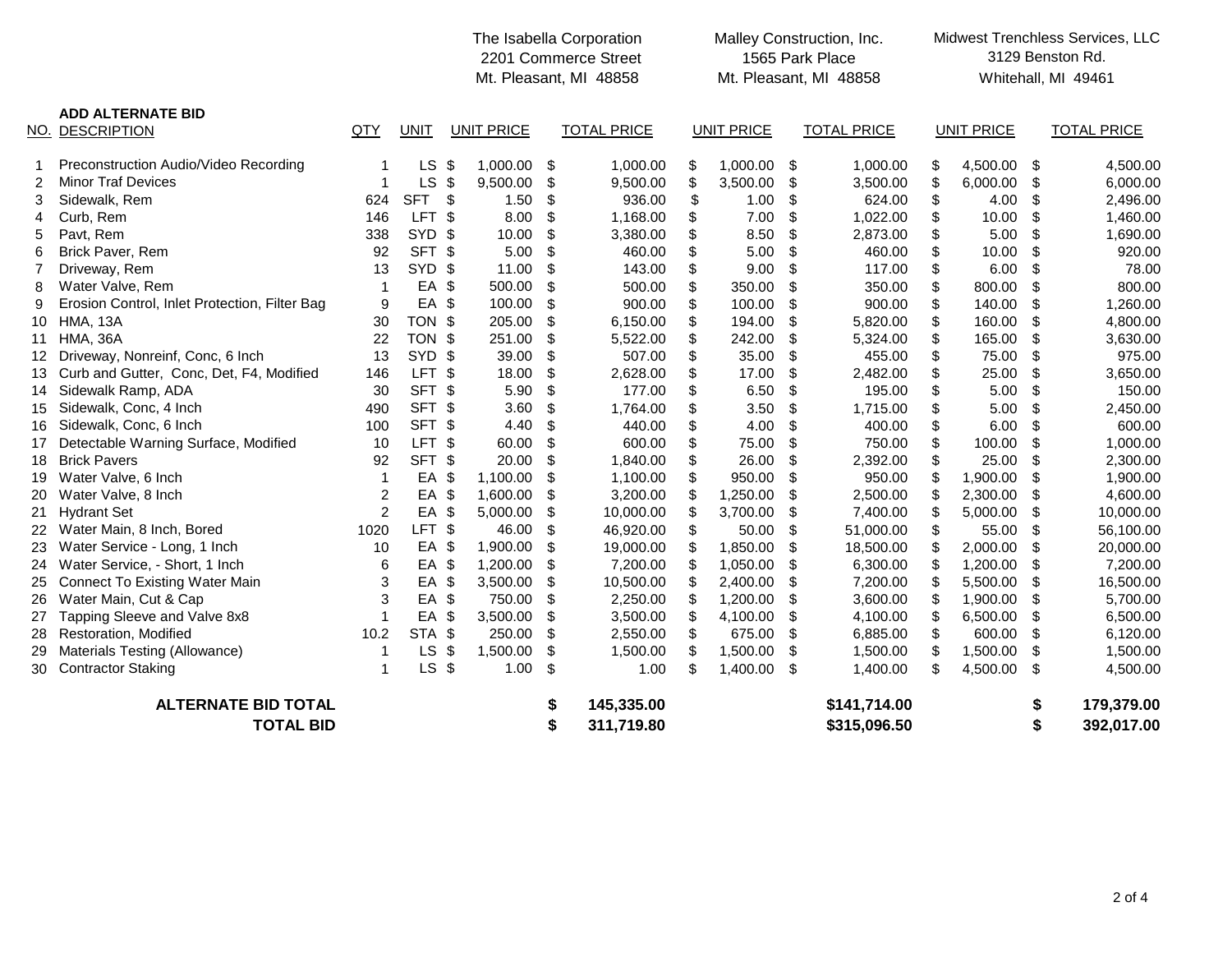## Pentwater, MI 49449 Gustafson HDD, LLC 8793 N. 72nd Ave.

|    | NO. DESCRIPTION                               | QTY              | UNIT       | UNIT PRICE     | <b>TOTAL PRICE</b> |
|----|-----------------------------------------------|------------------|------------|----------------|--------------------|
| 1  | Preconstruction Audio/Video Recording         | 1                | LS         | \$<br>3,000.00 | \$<br>3,000.00     |
| 2  | <b>Minor Traf Devices</b>                     | 1                | LS         | \$<br>5,800.00 | \$<br>5,800.00     |
| 3  | Sidewalk, Rem                                 | 2808             | <b>SFT</b> | \$<br>1.50     | \$<br>4,212.00     |
| 4  | Curb, Rem                                     | 470              | <b>LFT</b> | \$<br>12.50    | \$<br>5,875.00     |
| 5  | Pavt, Rem                                     | 335              | <b>SYD</b> | \$<br>20.00    | \$<br>6,700.00     |
| 6  | Driveway, Rem                                 | 114              | <b>SYD</b> | \$<br>45.00    | \$<br>5,130.00     |
| 7  | Water Valve, Rem                              | $\overline{2}$   | EA         | \$<br>1,000.00 | \$<br>2,000.00     |
| 8  | Erosion Control, Inlet Protection, Filter Bag | 9                | EA         | \$<br>200.00   | \$<br>1,800.00     |
| 9  | <b>HMA, 13A</b>                               | 30               | <b>TON</b> | \$<br>185.00   | \$<br>5,550.00     |
| 10 | <b>HMA, 36A</b>                               | 21               | <b>TON</b> | \$<br>200.00   | \$<br>4,200.00     |
| 11 | Driveway, Nonreinf, Conc, 6 inch              | 114              | <b>SYD</b> | \$<br>55.00    | \$<br>6,270.00     |
| 12 | Curb and Gutter, Conc, Det F4, Modified       | 470              | <b>LFT</b> | \$<br>20.00    | \$<br>9,400.00     |
| 13 | Sidewalk, Ramp, ADA                           | 504              | <b>SFT</b> | \$<br>7.00     | \$<br>3,528.00     |
| 14 | Sidewalk, Conc, 4 Inch                        | 2212             | <b>SFT</b> | \$<br>5.00     | \$<br>11,060.00    |
| 15 | Sidewalk, Conc 6 Inch                         | 100              | <b>SFT</b> | \$<br>6.00     | \$<br>600.00       |
| 16 | Detectable Warning Surface, Modified          | 10               | <b>LFT</b> | \$<br>135.00   | \$<br>1,350.00     |
| 17 | Water Main, 8 Inch, Bored                     | 972              | <b>LFT</b> | \$<br>75.00    | \$<br>72,900.00    |
| 18 | Water Service - Long, 1 Inch                  | 12               | EA         | \$<br>2,950.00 | \$<br>35,400.00    |
| 19 | Water Service - Short, 1 Inch                 | 8                | EA         | \$<br>2,500.00 | \$<br>20,000.00    |
| 20 | Connect To Existing Water Main                | 3                | EA         | \$<br>5,500.00 | \$<br>16,500.00    |
| 21 | Water Valve, 8 Inch                           | 2                | EA         | \$<br>3,250.00 | \$<br>6,500.00     |
| 22 | Water Main, Cut & Cap                         | 4                | EA         | \$<br>1,250.00 | \$<br>5,000.00     |
| 23 | Tapping Sleeve and Valve 8x8                  | 1                | EA         | \$<br>6,800.00 | \$<br>6,800.00     |
| 24 | Tapping Sleeve and Valve 8x6                  | 1                | EA         | \$<br>6,000.00 | \$<br>6,000.00     |
| 25 | Restoration, Modified                         | 9.72             | <b>STA</b> | \$<br>600.00   | \$<br>5,832.00     |
| 26 | Materials Testing (Allowance)                 | 1                | LS         | \$<br>1,500.00 | \$<br>1,500.00     |
| 27 | <b>Contractor Staking</b>                     | 1                | LS         | \$<br>1,000.00 | \$<br>1,000.00     |
|    | <b>TOTAL BID</b>                              | \$<br>253,907.00 |            |                |                    |

3 of 4